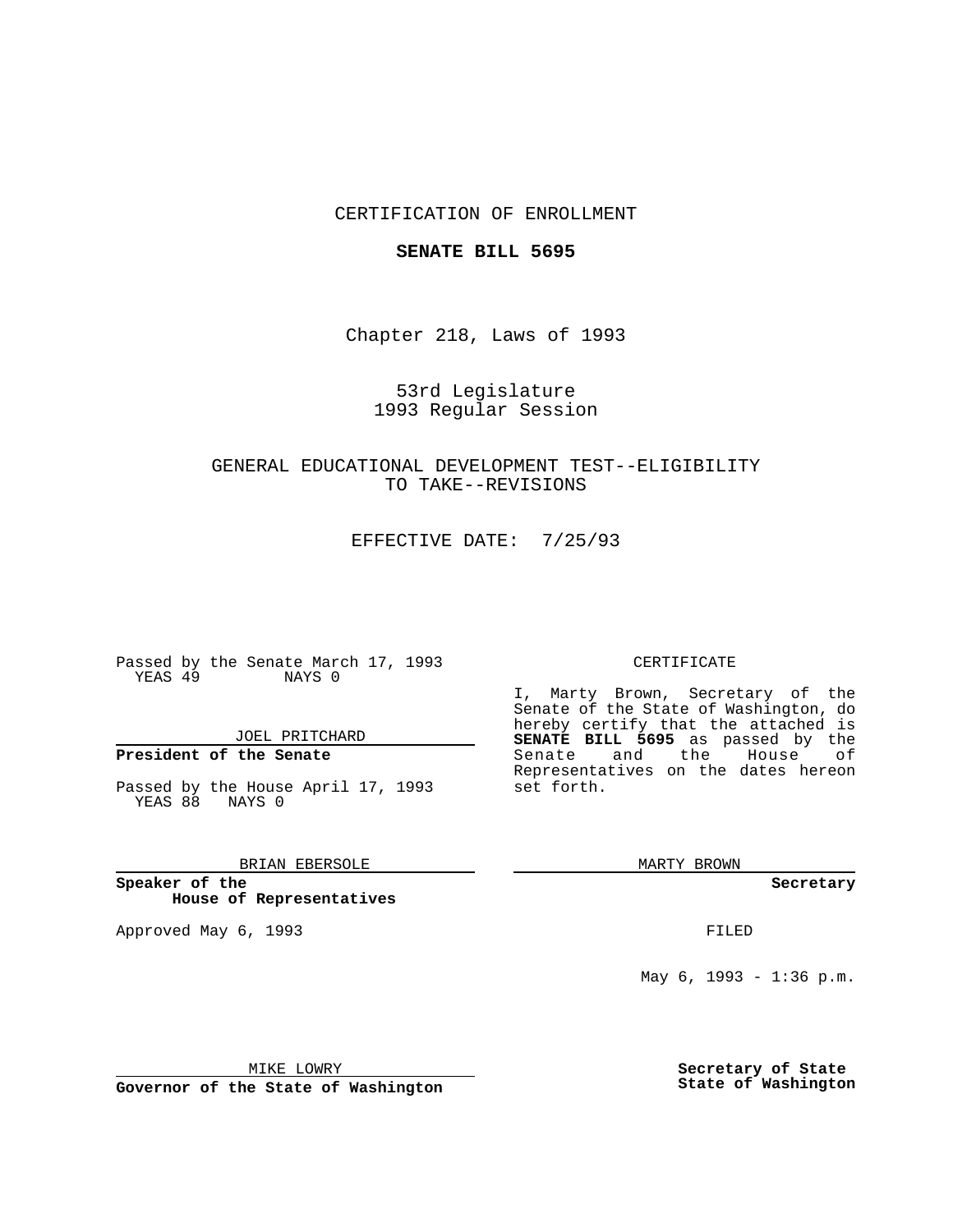# **SENATE BILL 5695** \_\_\_\_\_\_\_\_\_\_\_\_\_\_\_\_\_\_\_\_\_\_\_\_\_\_\_\_\_\_\_\_\_\_\_\_\_\_\_\_\_\_\_\_\_\_\_

\_\_\_\_\_\_\_\_\_\_\_\_\_\_\_\_\_\_\_\_\_\_\_\_\_\_\_\_\_\_\_\_\_\_\_\_\_\_\_\_\_\_\_\_\_\_\_

Passed Legislature - 1993 Regular Session

## **State of Washington 53rd Legislature 1993 Regular Session**

**By** Senators Bauer, Gaspard, Sellar, Pelz, Drew, Prince and M. Rasmussen; by request of State Board for Community and Technical Colleges

Read first time 02/10/93. Referred to Committee on Higher Education.

1 AN ACT Relating to the certificate of educational competence; 2 amending RCW 28A.305.190 and 28A.205.030; and adding a new section to 3 chapter 28B.50 RCW.

4 BE IT ENACTED BY THE LEGISLATURE OF THE STATE OF WASHINGTON:

5 **Sec. 1.** RCW 28A.305.190 and 1991 c 116 s 5 are each amended to 6 read as follows:

7 The state board of education shall adopt rules ((and regulations)) 8 governing the ((conditions by and under which a certificate of 9 educational competence may be issued to a person nineteen years of age 10 or older, or to)) eligibility of a child ((fifteen)) sixteen years of 11 age and under nineteen years of age to take the general educational 12 development test if the child provides a substantial and warranted 13 reason for leaving the regular high school education program, or if the 14 child was home-schooled.

15 **Sec. 2.** RCW 28A.205.030 and 1990 c 33 s 182 are each amended to 16 read as follows:

17 The superintendent of public instruction shall adopt, by rules, 18 policies and procedures to permit a prior common school dropout to